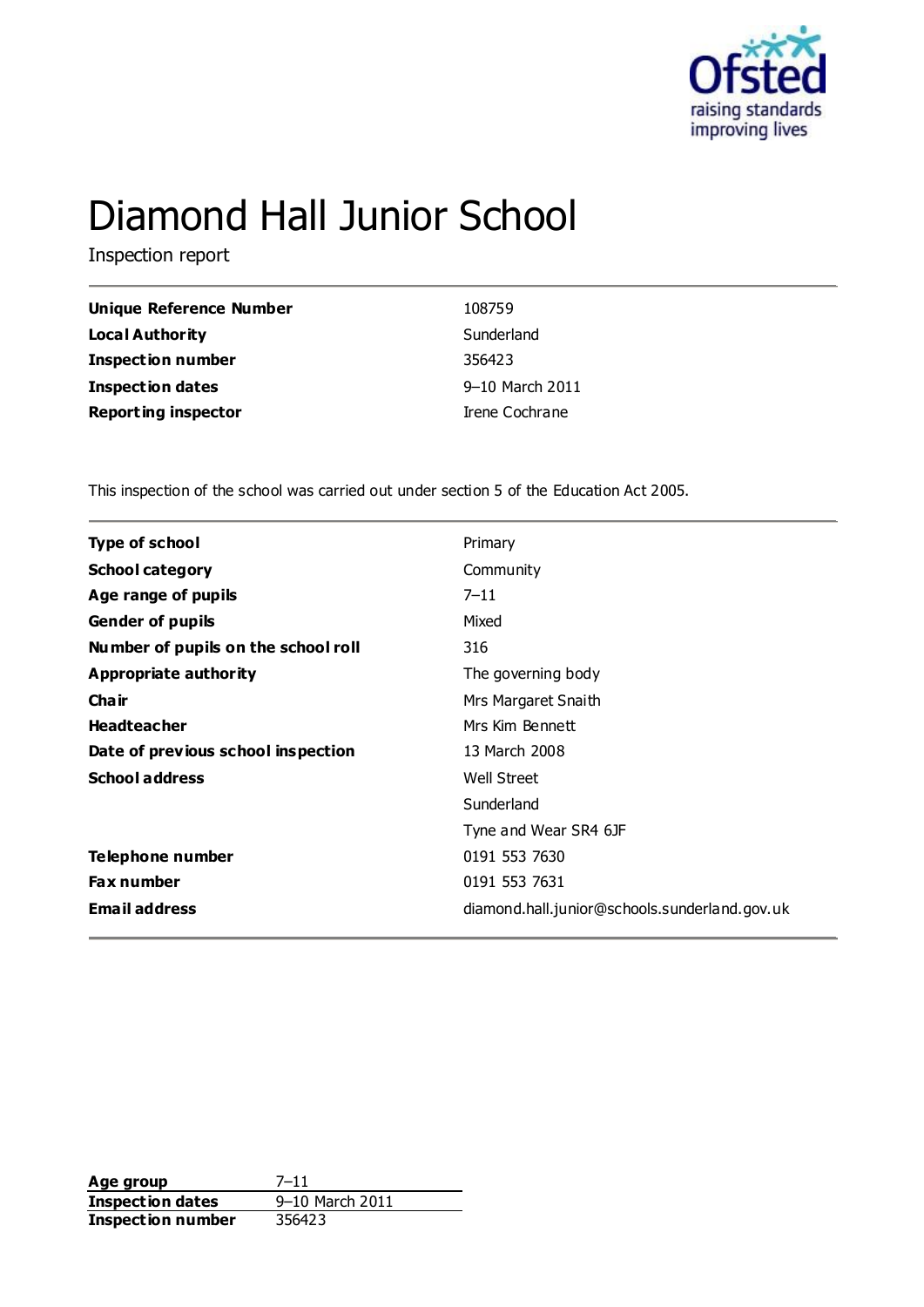The Office for Standards in Education, Children's Services and Skills (Ofsted) regulates and inspects to achieve excellence in the care of children and young people, and in education and skills for learners of all ages. It regulates and inspects childcare and children's social care, and inspects the Children and Family Court Advisory Support Service (Cafcass), schools, colleges, initial teacher training, work-based learning and skills training, adult and community learning, and education and training in prisons and other secure establishments. It assesses council children's services, and inspects services for looked after children, safeguarding and child protection.

Further copies of this report are obtainable from the school. Under the Education Act 2005, the school must provide a copy of this report free of charge to certain categories of people. A charge not exceeding the full cost of reproduction may be made for any other copies supplied.

If you would like a copy of this document in a different format, such as large print or Braille, please telephone 0300 123 4234, or email **[enquiries@ofsted.gov.uk](mailto:enquiries@ofsted.gov.uk)**.

You may copy all or parts of this document for non-commercial educational purposes, as long as you give details of the source and date of publication and do not alter the documentation in any way.

To receive regular email alerts about new publications, including survey reports and school inspection reports, please visit our website and go to 'Subscribe'.

Royal Exchange Buildings St Ann's Square Manchester M2 7LA T: 0300 123 4234 Textphone: 0161 618 8524 E: **[enquiries@ofsted.gov.uk](mailto:enquiries@ofsted.gov.uk)**

W: **[www.ofsted.gov.uk](http://www.ofsted.gov.uk/)**

© Crown copyright 2011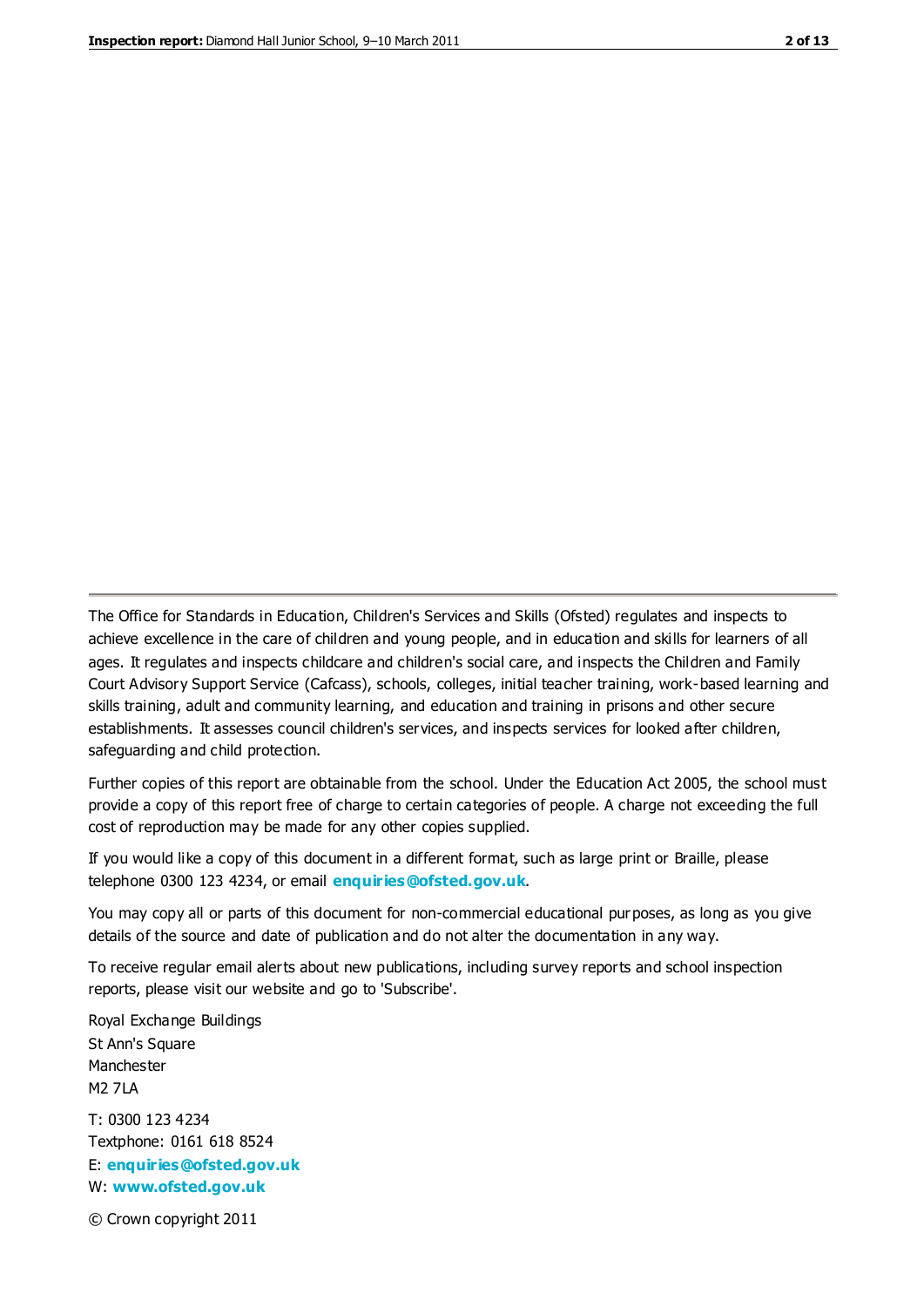# **Introduction**

This inspection was carried out by three additional inspectors. The inspectors visited 14 lessons, observed 14 teachers and held meetings with pupils, members of the governing body and staff, and spoke with the School Improvement Partner. They observed pupils at work and looked at the data the school had collected on pupils' progress, the safeguarding procedures, pupils' books and records of the school's monitoring and review. They also considered 137 questionnaires returned by parents and carers as well as analysing questionnaires from pupils and staff.

The inspection team reviewed many aspects of the school's work. It looked in detail at a number of key areas.

- To what extent the more-able pupils are challenged.
- The impact of low attendance on pupils' ability to develop the knowledge and skills needed for future economic well-being.
- To what extent the impact of curriculum provision for mathematics is effective enough to raise attainment.
- The quality of teaching and learning, particularly the use of assessment to support learning, to determine the success of leadership and management in driving improvement.

# **Information about the school**

This is an above average-sized school. The percentage of pupils known to be eligible for free school meals is above average and most pupils are of White British heritage. The proportion of pupils with special educational needs and/or disabilities is slightly above average. Since the last inspection the school has undergone a significant number of staffing changes. The school holds a number of awards, including Healthy School status and the Arts Mark Gold.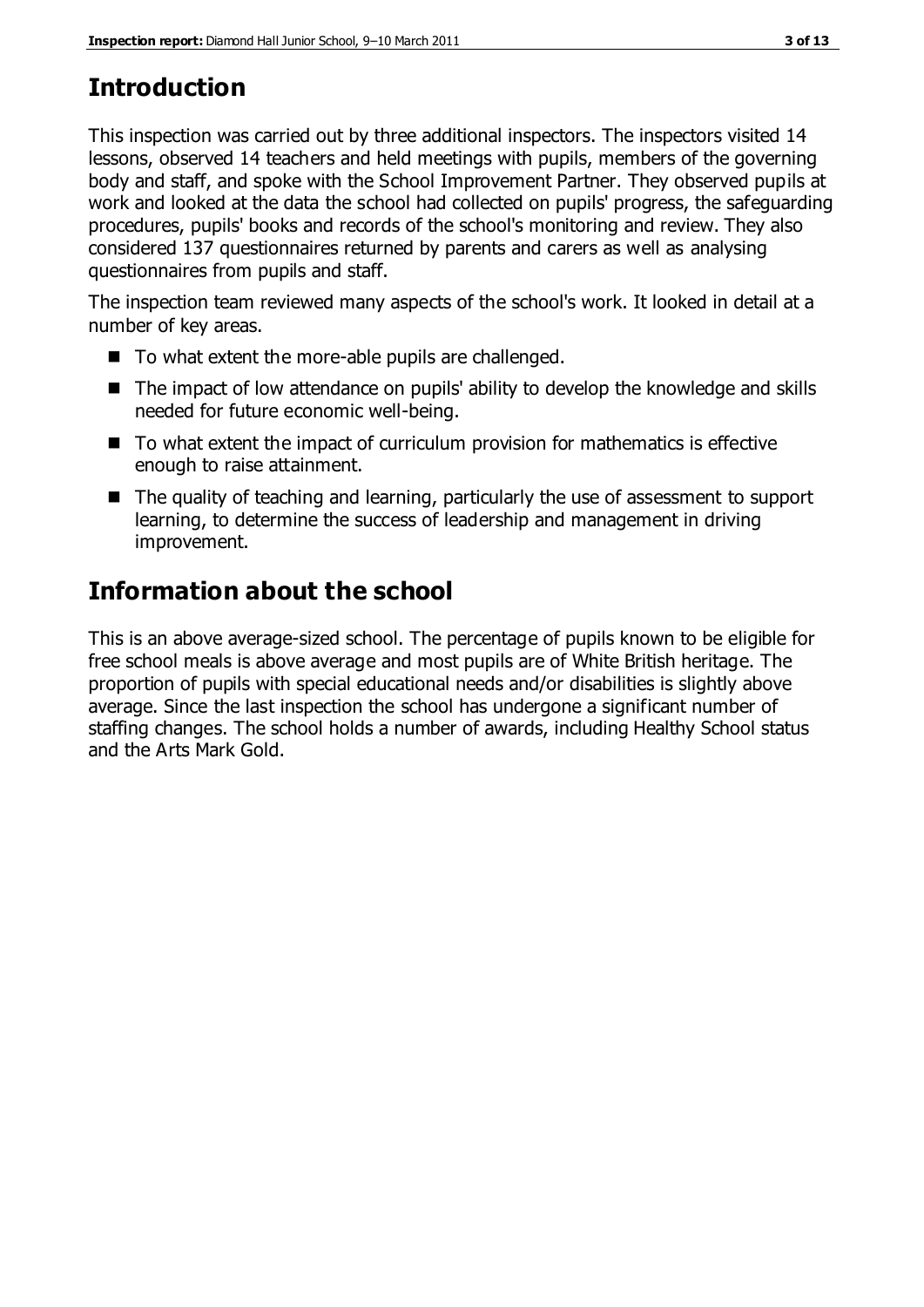# **Inspection judgements**

| Overall effectiveness: how good is the school?  |  |
|-------------------------------------------------|--|
| The school's capacity for sustained improvement |  |

# **Main findings**

This is a satisfactory school. It has strengths in the good care, guidance and support it provides and in the safeguarding of its pupils. Parents appreciate the good care that is taken of their children and they say that their children are happy to come to school. After a period of significant staffing changes, the headteacher, with the support of the governing body, has stabilised the staffing situation within the school and filled the vacancies in senior leadership positions. As a result, there is a renewed drive towards school improvement.

Pupils make satisfactory progress overall and, given their starting points, their achievement is satisfactory. The rate of progress has been affected by the changes in staffing. By the end of Year 6, attainment is broadly average with pupils attaining higher levels in reading than in writing and mathematics. The headteacher has introduced a range of focused support strategies and a more refined system for tracking pupils' both of which are helping to raise attainment, and assisting more effective planning for future learning. As yet, however, not all staff are making full use of the information from the new tracking system to plan learning for all groups of pupils. The quality of teaching is satisfactory overall, with an improving proportion of good lessons. Although all pupils have targets to aim for, not all pupils understand what they need to do to reach them. In a minority of lessons, tasks lack challenge and so learning slows.

The currently satisfactory curriculum has been reviewed in order to further develop basic skills and engage pupils' interest through themed weeks. A recent focus on mathematics is beginning to increase pupils' enjoyment of the subject and their rate of progress. Pupils appreciate the wide range of musical activities on offer. The vast majority of pupils behave well in lessons and around the school and overall behaviour is satisfactory. Pupils develop a good understanding of the choices required to live healthy lives reflected in the school recently receiving Healthy School status.

Leadership and management are improving quickly. Self-evaluation is accurate and informs school improvement planning. Monitoring systems have a positive impact on assisting leaders to evaluate pupils' progress more accurately and to ensure that pupils move on to their next steps in learning more quickly. The satisfactory progress made against the action identified at the last inspection and evidence of improvements in pupils' attainment, give the school a satisfactory capacity for improvement.

Up to 40% of the schools whose overall effectiveness is judged satisfactory may receive a monitoring visit by an Ofsted inspector before their next section 5 inspection.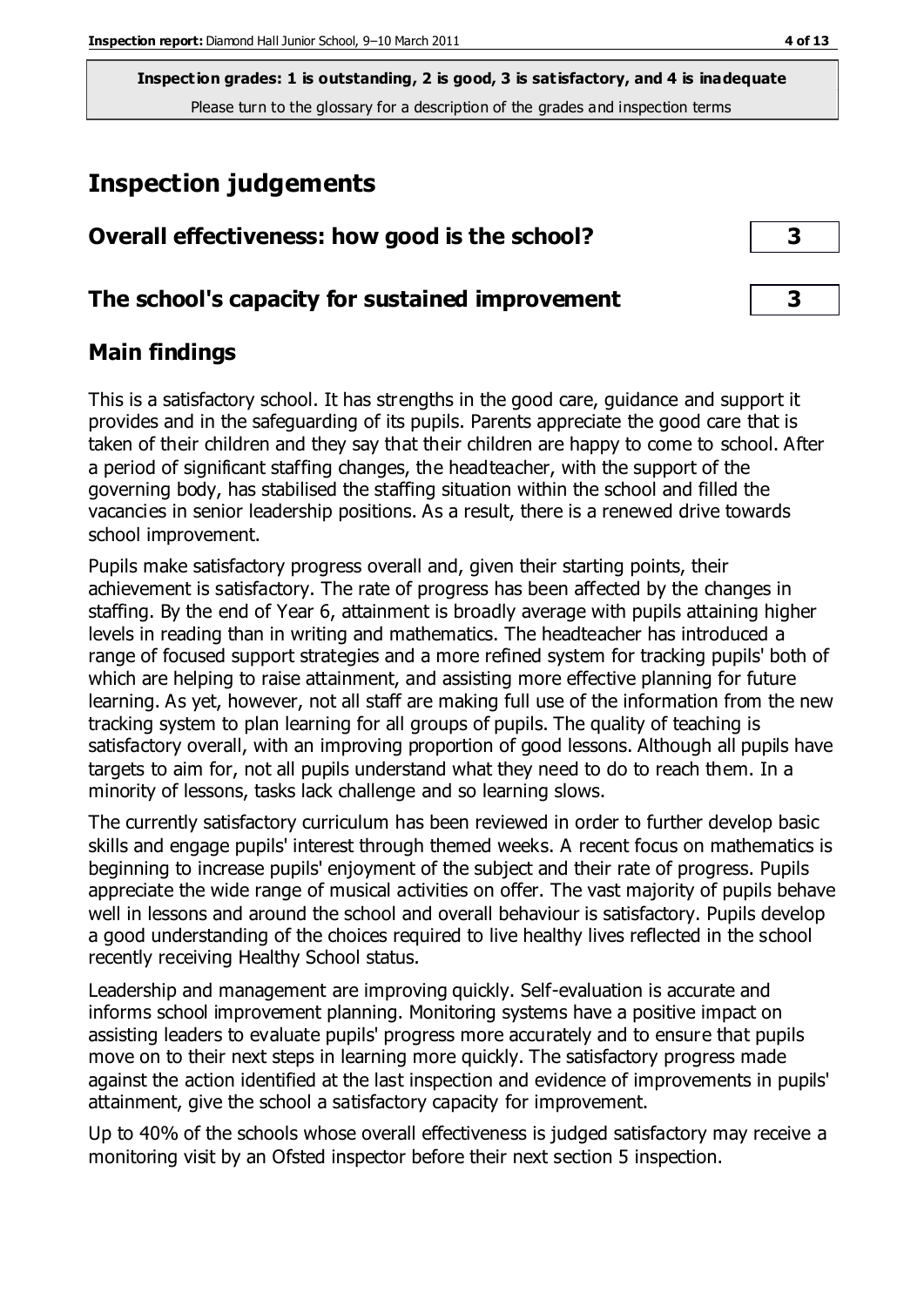## **What does the school need to do to improve further?**

- Raise achievement and accelerate the rates of progress, particularly in mathematics and writing by ensuring that:
	- the use of the new system for tracking pupils' progress becomes fully embedded in the work of the school and that information is always used to plan future learning for pupils of all abilities.
- Increase the proportion of teaching and learning that is at least good by:
	- raising the expectations of staff of what all pupils can achieve
	- $-$  ensure teachers consistently provide pupils with clear verbal and written feedback so that they fully understand what they need to do to improve their work
	- maintain a good pace and level of challenge in pupils' learning.

#### **Outcomes for individuals and groups of pupils 3**

Pupils enter school with attainment which is below average. By the time they reach Year 6, attainment is broadly average and pupils make satisfactory progress. Achievement is satisfactory. Progress in English has been stronger than mathematics, particularly in reading. Inspection evidence shows that pupils are reaching average standards in Years 5 and 6. Current school data indicate that attainment in mathematics is improving as a result of pupils learning to apply their skills more adeptly to mathematical problems. Current school assessments shows that pupils with special educational needs and/or disabilities are making satisfactory progress as do pupils from minority ethnic backgrounds.

During lessons, almost all pupils respond well to instructions and show consideration and respect to others. They enjoy their learning. For example, pupils showed much enthusiasm and enjoyment when taking part in a writing lesson when they were asked to write a letter from a pirate's point of view of their adventures at sea. They worked well in pairs to share their ideas. In a mathematics lesson observed, pupils worked together in an animated way, moving around the classroom to find the answers for their 'maths challenge'. Pupils generally present their work well and take a pride in it. The vast majority of pupils behave sensibly in and around school. Pupils say they enjoy coming to school and this can be seen in how well they form positive attitudes to learning and in their improved attendance. More regular attendance has meant that few pupils are at risk of falling behind when they are not in school. As a result of close partnership work with outside agencies and families, persistent absences have reduced significantly.

Pupils have a good understanding of the importance of taking regular exercise and of the need for a healthy diet, which is promoted through visits from 'Expo Chef' demonstrating the preparation of healthy meals. The vast majority of pupils feel safe at school because of the good-quality care they receive from staff and they appreciate the use of 'Worry Books' and 'Worry Boxes' where they can share any concerns they have. Displays around school support discussions on safety and a wide range of visitors to the school, such as road safety officers, further promote pupils' understanding. They know that any inappropriate behaviour will be dealt with effectively. Pupils have an awareness of others less fortunate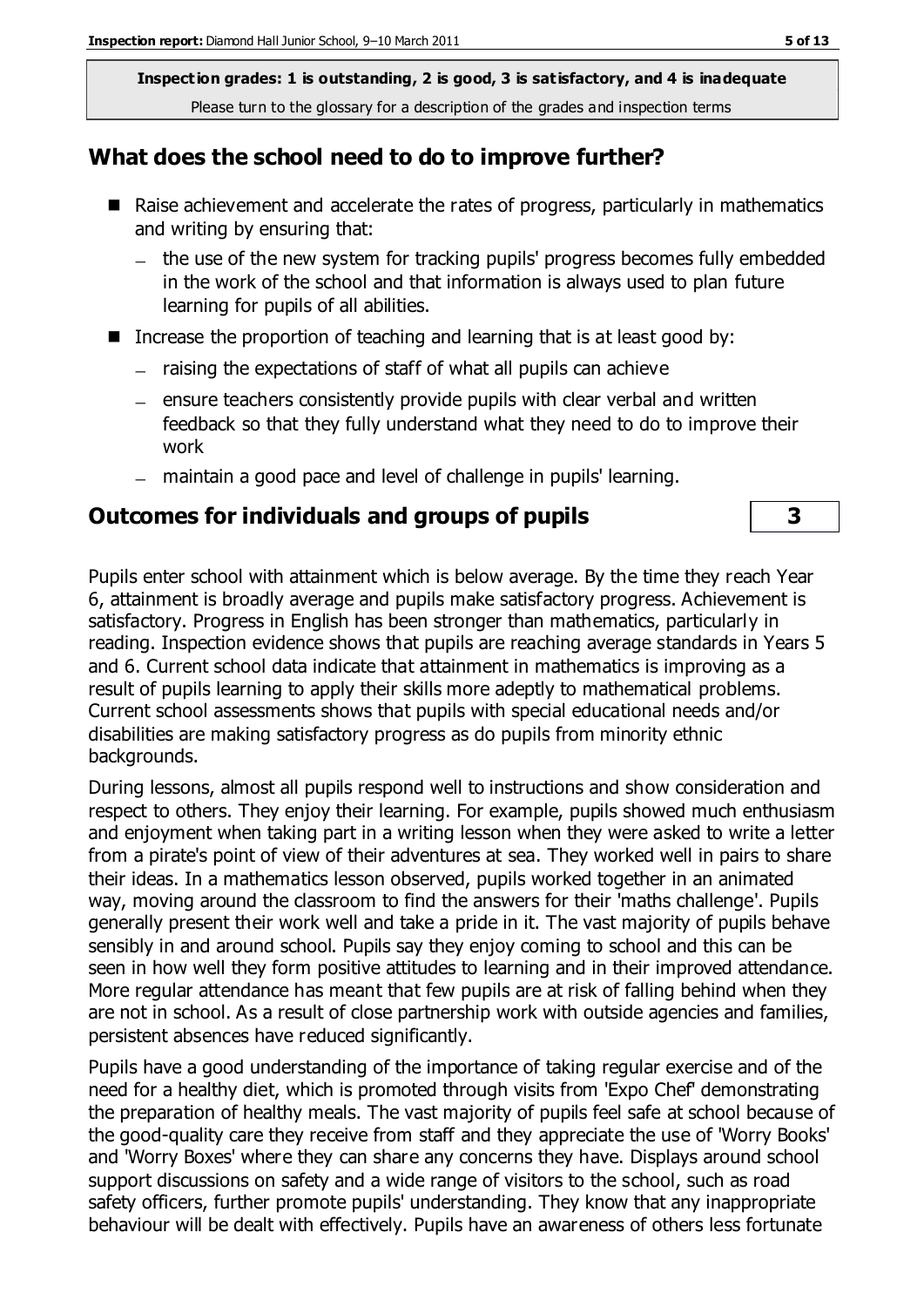than themselves through regular fundraising events, such as participation in the 'Shoe Box' Appeal.

These are the grades for pupils' outcomes

| Pupils' achievement and the extent to which they enjoy their learning                                                     |                |  |
|---------------------------------------------------------------------------------------------------------------------------|----------------|--|
| Taking into account:<br>Pupils' attainment <sup>1</sup>                                                                   | 3              |  |
| The quality of pupils' learning and their progress                                                                        | 3              |  |
| The quality of learning for pupils with special educational needs and/or disabilities<br>and their progress               | 3              |  |
| The extent to which pupils feel safe                                                                                      | $\overline{2}$ |  |
| Pupils' behaviour                                                                                                         | 3              |  |
| The extent to which pupils adopt healthy lifestyles                                                                       | $\overline{2}$ |  |
| The extent to which pupils contribute to the school and wider community                                                   | 3              |  |
| The extent to which pupils develop workplace and other skills that will contribute to<br>their future economic well-being | 3              |  |
| Taking into account:<br>Pupils' attendance <sup>1</sup>                                                                   |                |  |
| The extent of pupils' spiritual, moral, social and cultural development                                                   | з              |  |

<sup>1</sup> The grades for attainment and attendance are: 1 is high; 2 is above average; 3 is broadly average; and 4 is low

# **How effective is the provision?**

Following a period of staffing instability, the quality of teaching is improving with almost all teaching being satisfactory and some that is good. Teachers generally manage their classes well and provide pupils with a range of interesting activities. They utilise the skills of teaching assistants appropriately so that pupils with special needs and/or disabilities make similar progress to that of others in the same class. In the best lessons, good planning ensures work is well matched to build on prior learning, teachers give pupils clear guidance on what they have to do and have high expectations in challenging all pupils to make good progress. This is particularly evident in the good progress made by more-able pupils. In less effective lessons, pupils become disengaged when tasks set are not wellmatched to their needs, expectations are not high enough and the next steps in learning are not always fully understood. As a result, the pace of learning slows.

Curriculum provision includes an appropriate emphasis on developing the basic skills and includes themed weeks which have a positive impact on engaging pupils' interests. A key focus in mathematics lessons to teach mental calculation skills is evident throughout school with opportunities for pupils to solve practical mathematical problems. Pupils say they enjoy working together to find the answers and this is beginning to have a positive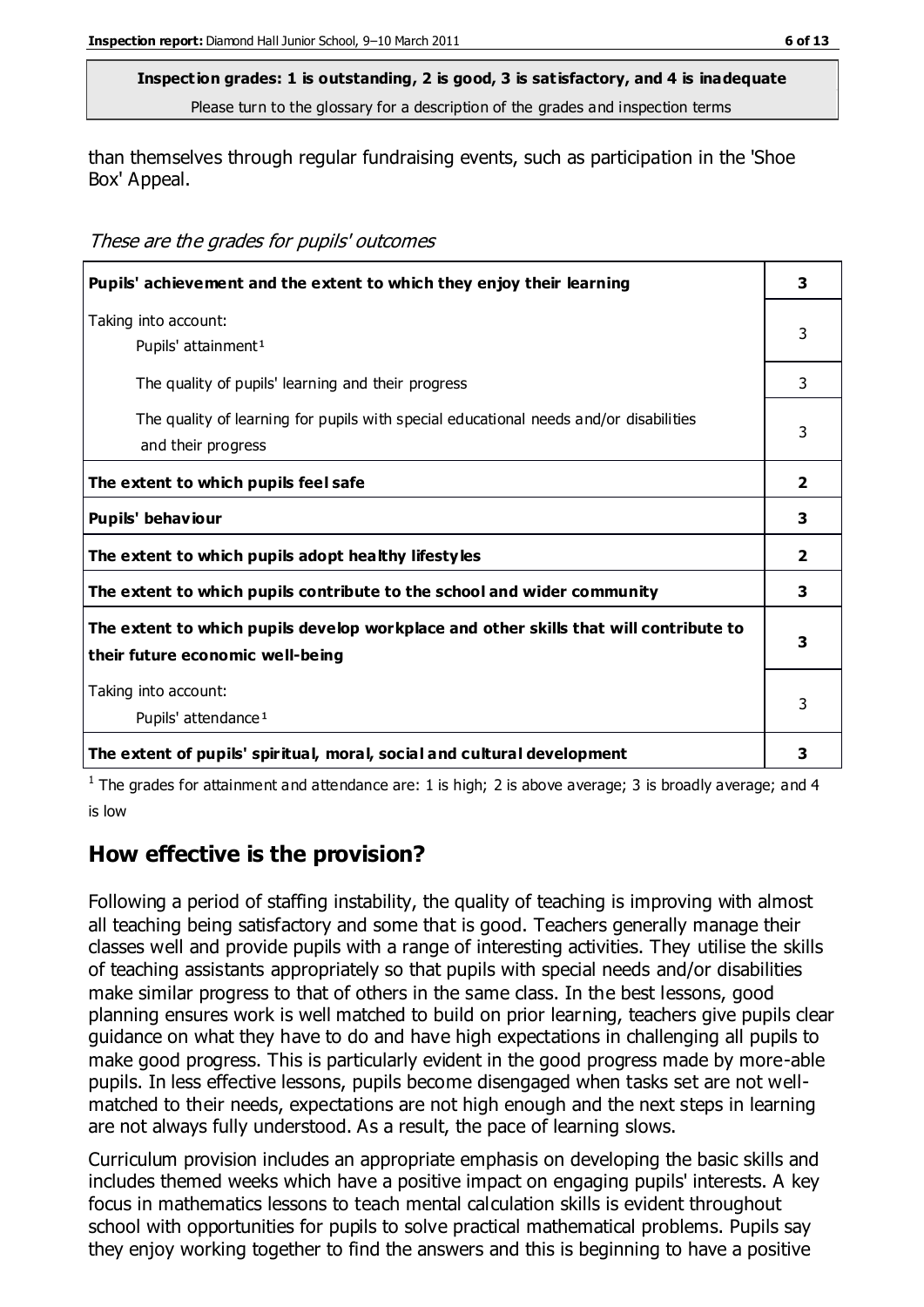impact on improved outcomes. A wide range of opportunities to develop pupils' musical skills is a strength of the school and makes a valuable contribution to pupils' personal development and well-being. Opportunities to take part in after-school sports activities, such as football and gymnastics are appreciated by pupils.

Good care is provided to ensure that pupils are safe in and around school and their views are taken into account regularly. They appreciate the new fencing and secure entrance systems in place. Staff know pupils and families very well through regular liaison and this has a positive impact on pupils' enjoyment in coming to school and improved attendance. Good transition arrangements and well-planned support from teaching assistants, particularly for potentially vulnerable pupils, mean that pupils are confident about moving to secondary school. Pupils from challenging circumstances are well cared for and good use is made of links with a range of external agencies. As one parent commented: 'The school has been brilliant, I think they have gone above and beyond their duties, I can't praise the class teacher enough.' Parents and carers of pupils with special educational needs and/or disabilities are highly appreciative of the support they receive.

| The quality of teaching                                                                                    |  |
|------------------------------------------------------------------------------------------------------------|--|
| Taking into account:<br>The use of assessment to support learning                                          |  |
| The extent to which the curriculum meets pupils' needs, including, where relevant,<br>through partnerships |  |
| The effectiveness of care, guidance and support                                                            |  |

These are the grades for the quality of provision

# **How effective are leadership and management?**

The newly-formed and skilled group of senior leaders is motivated and fully supportive of the headteacher's direction for school improvement. As a result, the focused monitoring of lessons is improving their quality and raising expectations of teachers, their assistants and pupils. The introduction of a new system for tracking pupils' progress is well-used by senior leaders. It has assisted the school to set more challenging targets and to identify pupils at risk of underachievement more quickly, in order to plan appropriate support. This is having a positive effect on raising attainment, particularly for those pupils with special needs and/or disabilities in lower Key Stage 2, but is not yet used by all teachers to plan further learning opportunities for all pupils. Staffing is now more stable and systems to monitor school priorities have taken on a renewed sense of purpose.

The governing body is very supportive of the school and understands the school's strengths and areas for development. Its members share the same vision for school improvement and take an active part in school life. They have improved their role in monitoring and challenging school priorities, but are still at an early stage of development in evaluating the school's actions. Good safeguarding procedures are securely in place and have a high profile in the daily life of the school. Particular strengths lie in the rigorous administrative systems implemented by the school bursar and involvement of pupils in the production of documentation for all pupils on bullying. Community cohesion is a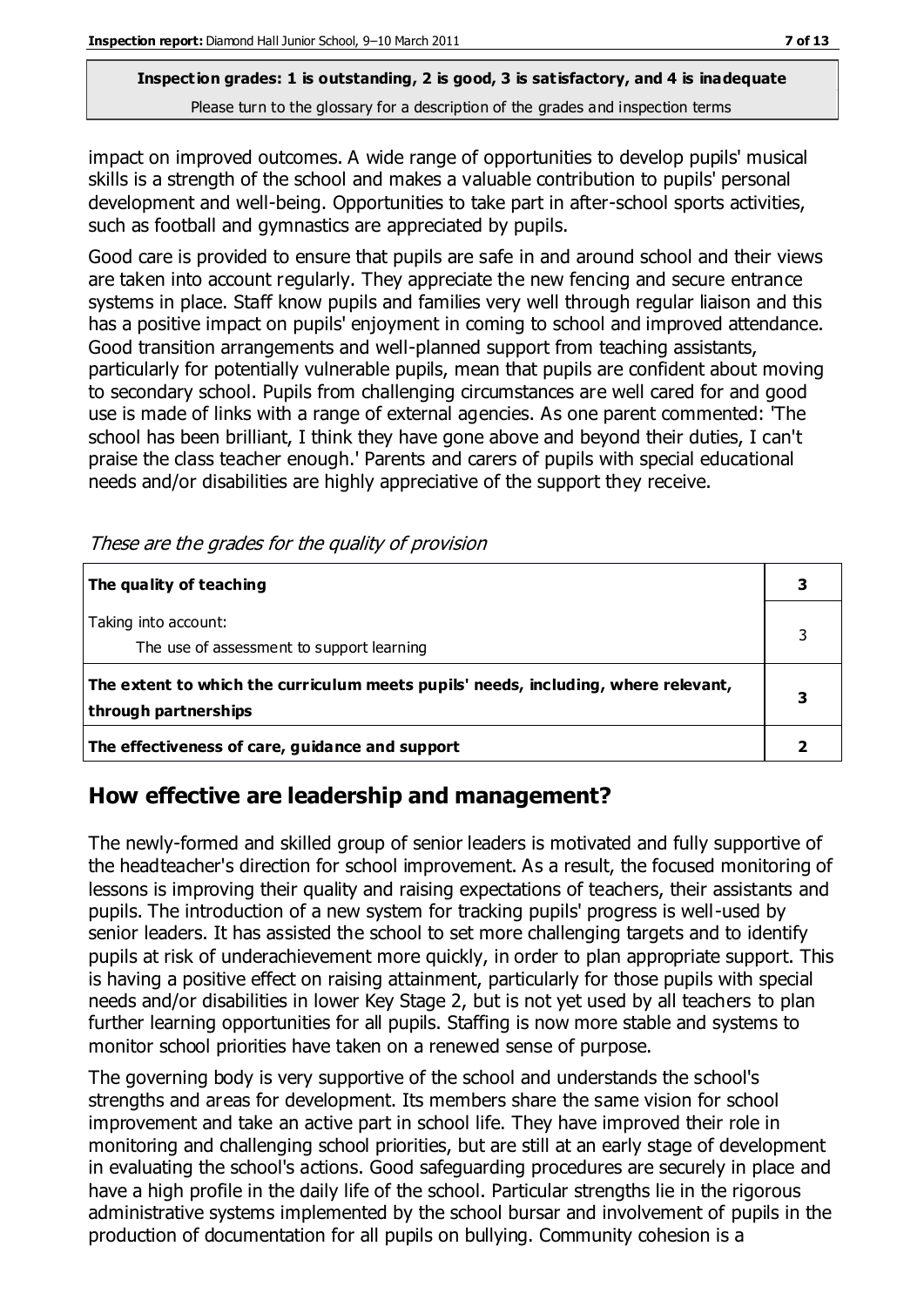developing area with some strong features in helping pupils find out about a range of cultures such as the work the school does with other countries in Africa and Bangladesh. Policies and practices show that the school tackles discrimination. It aims to promote equal opportunity fully but because some pupils are still making up the ground they lost as a result of the many staffing changes since the last inspection this aspect is satisfactory rather than good.

These are the grades for leadership and management

| The effectiveness of leadership and management in embedding ambition and driving<br>improvement                                                                  | 3 |
|------------------------------------------------------------------------------------------------------------------------------------------------------------------|---|
| Taking into account:<br>The leadership and management of teaching and learning                                                                                   | 3 |
| The effectiveness of the governing body in challenging and supporting the<br>school so that weaknesses are tackled decisively and statutory responsibilities met | 3 |
| The effectiveness of the school's engagement with parents and carers                                                                                             | 3 |
| The effectiveness of partnerships in promoting learning and well-being                                                                                           | 3 |
| The effectiveness with which the school promotes equality of opportunity and tackles<br>discrimination                                                           | 3 |
| The effectiveness of safeguarding procedures                                                                                                                     | 2 |
| The effectiveness with which the school promotes community cohesion                                                                                              | 3 |
| The effectiveness with which the school deploys resources to achieve value for money                                                                             | 3 |

# **Views of parents and carers**

A minority of parents and carers responded to the inspection questionnaire. The majority who did so was very supportive of the school. Parents and carers commented positively about the care and support the school provides and appreciated that the school keeps children safe. A small minority of parents and carers raised concerns about the management of pupils' behaviour. During the inspection, almost all the behaviour observed was managed effectively and safeguarding systems and procedures were found to be good. A few parents expressed concerns about the progress their children make. The inspection looked carefully at pupils' progress and found that the school could do more to improve the rate of progress of some pupils but overall it is satisfactory.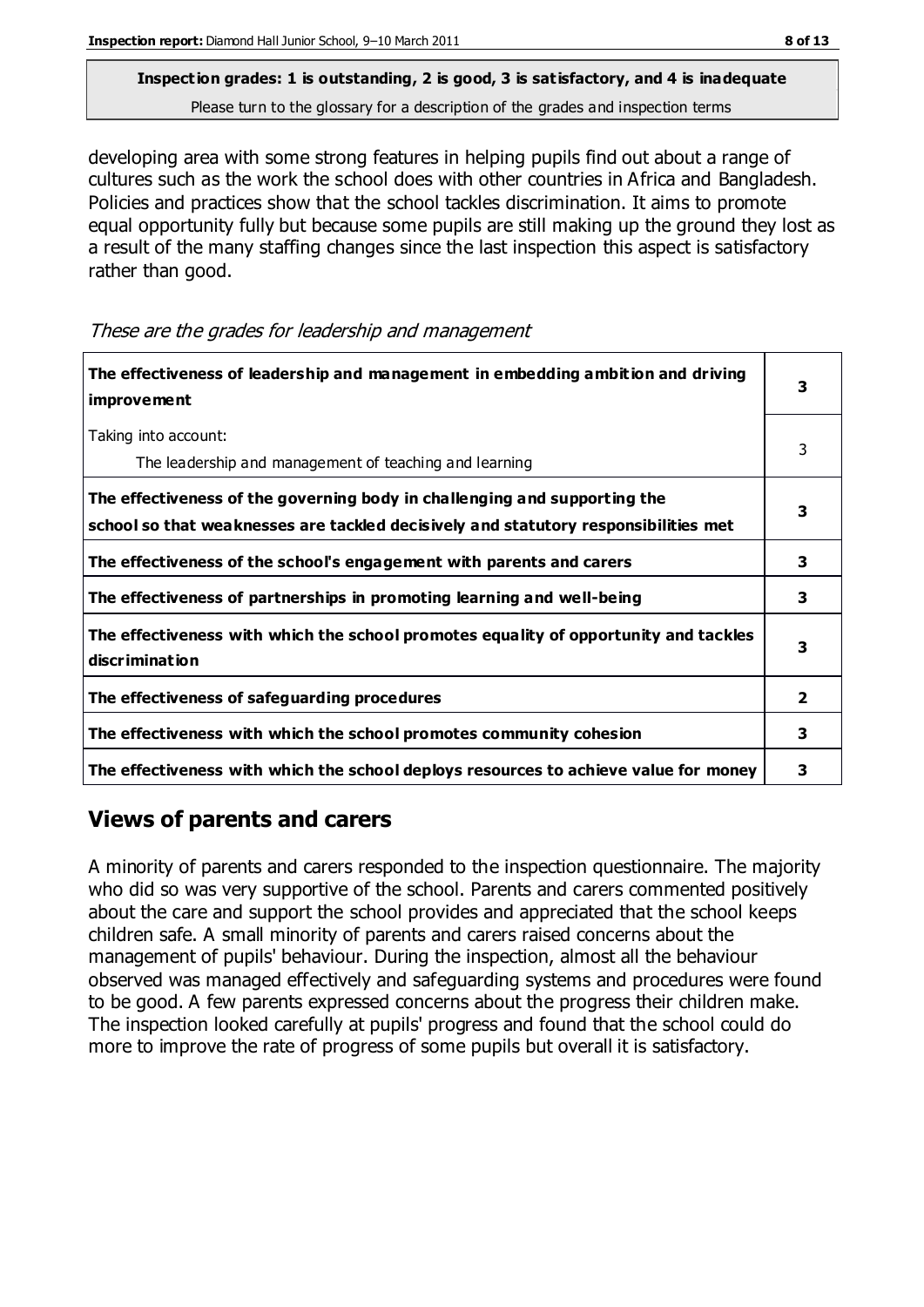#### **Responses from parents and carers to Ofsted's questionnaire**

Ofsted invited all the registered parents and carers of pupils registered at Diamond Hall Junior School to complete a questionnaire about their views of the school.

In the questionnaire, parents and carers were asked to record how strongly they agreed with 13 statements about the school.

The inspection team received 137 completed questionnaires by the end of the on-site inspection. In total, there are 316 pupils registered at the school.

| <b>Statements</b>                                                                                                                                                                                                                                       | <b>Strongly</b><br>agree |               | <b>Agree</b> |               | <b>Disagree</b> |                | <b>Strongly</b><br>disagree |                |
|---------------------------------------------------------------------------------------------------------------------------------------------------------------------------------------------------------------------------------------------------------|--------------------------|---------------|--------------|---------------|-----------------|----------------|-----------------------------|----------------|
|                                                                                                                                                                                                                                                         | <b>Total</b>             | $\frac{1}{2}$ | <b>Total</b> | $\frac{1}{2}$ | <b>Total</b>    | $\frac{1}{2}$  | <b>Total</b>                | $\frac{1}{2}$  |
| My child enjoys school                                                                                                                                                                                                                                  | 58                       | 42            | 69           | 50            | 8               | 6              | $\mathbf{1}$                | $\mathbf{1}$   |
| The school keeps my child<br>safe                                                                                                                                                                                                                       | 67                       | 49            | 66           | 48            | $\overline{2}$  | $\mathbf{1}$   | $\mathbf{1}$                | $\mathbf{1}$   |
| My school informs me about<br>my child's progress                                                                                                                                                                                                       | 50                       | 36            | 77           | 56            | 9               | 7              | $\mathbf 0$                 | $\mathbf 0$    |
| My child is making enough<br>progress at this school                                                                                                                                                                                                    | 47                       | 34            | 76           | 55            | 13              | 9              | $\mathbf 0$                 | $\mathbf 0$    |
| The teaching is good at this<br>school                                                                                                                                                                                                                  | 46                       | 34            | 82           | 60            | 6               | 4              | $\mathbf 0$                 | $\mathbf 0$    |
| The school helps me to<br>support my child's learning                                                                                                                                                                                                   | 38                       | 28            | 85           | 62            | 12              | 9              | $\mathbf 0$                 | $\mathbf 0$    |
| The school helps my child to<br>have a healthy lifestyle                                                                                                                                                                                                | 45                       | 33            | 82           | 60            | 8               | 6              | $\mathbf 0$                 | $\mathbf 0$    |
| The school makes sure that<br>my child is well prepared for<br>the future (for example<br>changing year group,<br>changing school, and for<br>children who are finishing<br>school, entering further or<br>higher education, or entering<br>employment) | 45                       | 33            | 84           | 61            | 4               | 3              | $\mathbf{1}$                | 1              |
| The school meets my child's<br>particular needs                                                                                                                                                                                                         | 39                       | 28            | 91           | 66            | $\overline{7}$  | 5              | $\mathbf 0$                 | $\mathbf 0$    |
| The school deals effectively<br>with unacceptable behaviour                                                                                                                                                                                             | 39                       | 28            | 66           | 48            | 23              | 17             | 6                           | $\overline{4}$ |
| The school takes account of<br>my suggestions and concerns                                                                                                                                                                                              | 32                       | 23            | $90\,$       | 66            | 9               | $\overline{7}$ | 1                           | 1              |
| The school is led and<br>managed effectively                                                                                                                                                                                                            | 43                       | 31            | 81           | 59            | 8               | 6              | $\mathbf{1}$                | $\mathbf{1}$   |
| Overall, I am happy with my<br>child's experience at this<br>school                                                                                                                                                                                     | 58                       | 42            | 66           | 48            | 11              | 8              | $\mathbf 0$                 | $\pmb{0}$      |

The table above summarises the responses that parents and carers made to each statement. The percentages indicate the proportion of parents and carers giving that response out of the total number of completed questionnaires. Where one or more parents and carers chose not to answer a particular question, the percentages will not add up to 100%.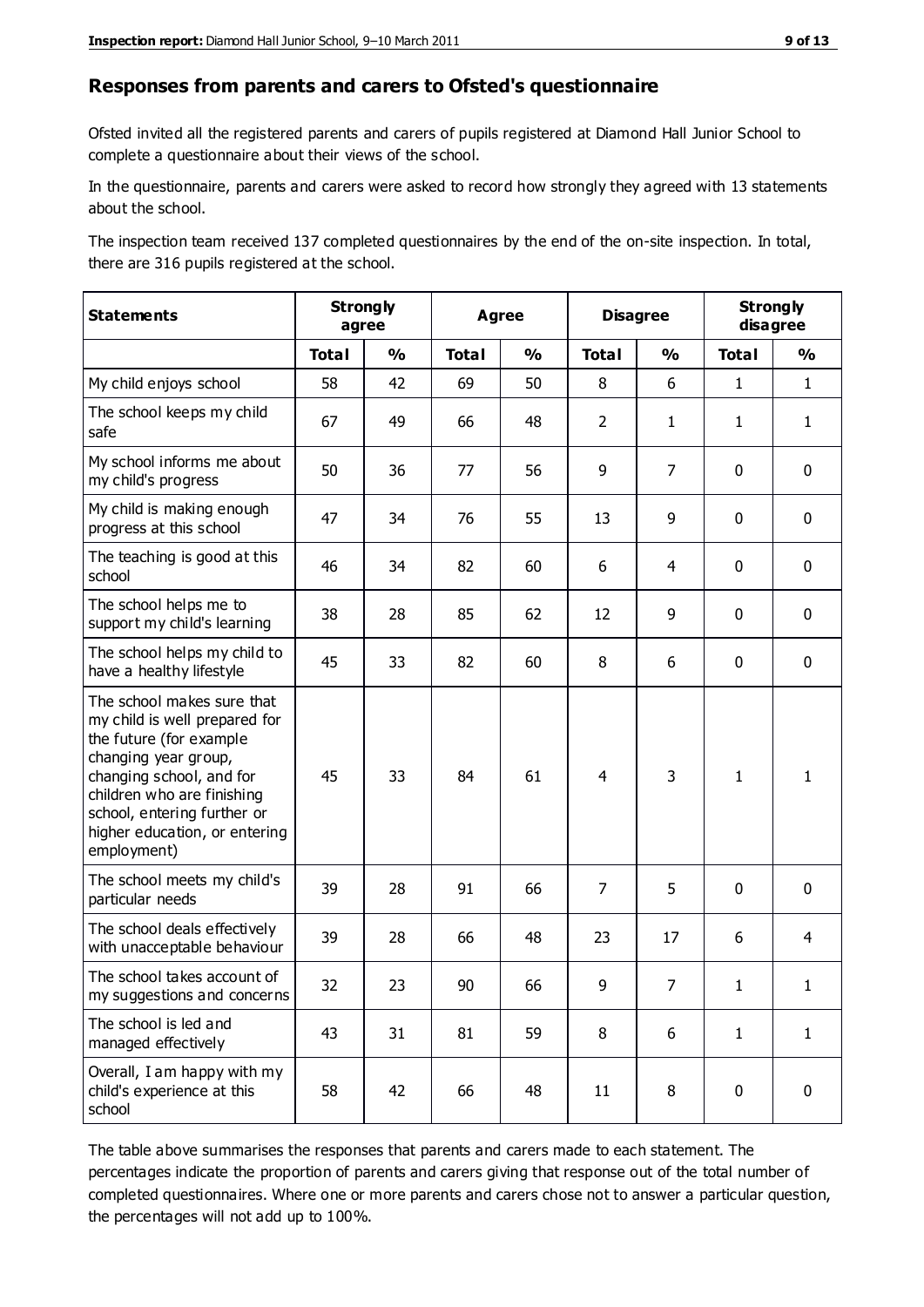# **Glossary**

| Grade   | <b>Judgement</b> | <b>Description</b>                                                                                                                                                                                                            |
|---------|------------------|-------------------------------------------------------------------------------------------------------------------------------------------------------------------------------------------------------------------------------|
| Grade 1 | Outstanding      | These features are highly effective. An outstanding school<br>provides exceptionally well for all its pupils' needs.                                                                                                          |
| Grade 2 | Good             | These are very positive features of a school. A school that<br>is good is serving its pupils well.                                                                                                                            |
| Grade 3 | Satisfactory     | These features are of reasonable quality. A satisfactory<br>school is providing adequately for its pupils.                                                                                                                    |
| Grade 4 | Inadequate       | These features are not of an acceptable standard. An<br>inadequate school needs to make significant improvement<br>in order to meet the needs of its pupils. Ofsted inspectors<br>will make further visits until it improves. |

## **What inspection judgements mean**

## **Overall effectiveness of schools**

|                       | Overall effectiveness judgement (percentage of schools) |      |                     |                   |
|-----------------------|---------------------------------------------------------|------|---------------------|-------------------|
| <b>Type of school</b> | <b>Outstanding</b>                                      | Good | <b>Satisfactory</b> | <b>Inadequate</b> |
| Nursery schools       | 59                                                      | 35   | 3                   | 3                 |
| Primary schools       | 9                                                       | 44   | 39                  | 7                 |
| Secondary schools     | 13                                                      | 36   | 41                  | 11                |
| Sixth forms           | 15                                                      | 39   | 43                  | 3                 |
| Special schools       | 35                                                      | 43   | 17                  | 5                 |
| Pupil referral units  | 21                                                      | 42   | 29                  | 9                 |
| All schools           | 13                                                      | 43   | 37                  | 8                 |

New school inspection arrangements were introduced on 1 September 2009. This means that inspectors now make some additional judgements that were not made previously.

The data in the table above are for the period 1 September 2009 to 31 August 2010 and are consistent with the latest published official statistics about maintained school inspec tion outcomes (see **[www.ofsted.gov.uk](http://www.ofsted.gov.uk/)**).

The sample of schools inspected during 2009/10 was not representative of all schools nationally, as weaker schools are inspected more frequently than good or outstanding schools.

Percentages are rounded and do not always add exactly to 100.

Sixth form figures reflect the judgements made for the overall effectiveness of the sixth form in secondary schools, special schools and pupil referral units.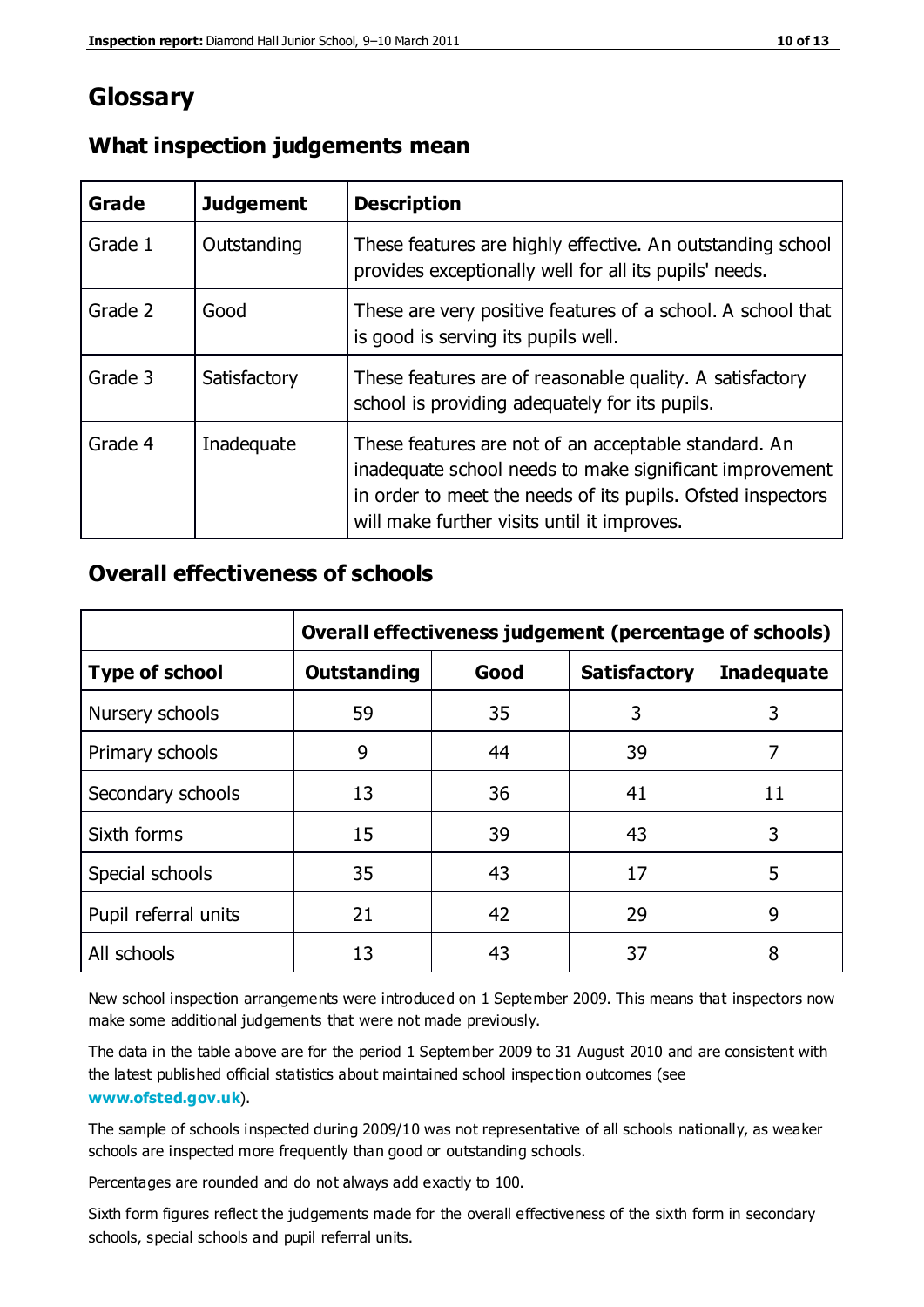# **Common terminology used by inspectors**

| Achievement:               | the progress and success of a pupil in their learning,<br>development or training.                                                                                                                                                          |  |  |
|----------------------------|---------------------------------------------------------------------------------------------------------------------------------------------------------------------------------------------------------------------------------------------|--|--|
| Attainment:                | the standard of the pupils' work shown by test and<br>examination results and in lessons.                                                                                                                                                   |  |  |
| Capacity to improve:       | the proven ability of the school to continue<br>improving. Inspectors base this judgement on what<br>the school has accomplished so far and on the quality<br>of its systems to maintain improvement.                                       |  |  |
| Leadership and management: | the contribution of all the staff with responsibilities,<br>not just the headteacher, to identifying priorities,<br>directing and motivating staff and running the school.                                                                  |  |  |
| Learning:                  | how well pupils acquire knowledge, develop their<br>understanding, learn and practise skills and are<br>developing their competence as learners.                                                                                            |  |  |
| Overall effectiveness:     | inspectors form a judgement on a school's overall<br>effectiveness based on the findings from their<br>inspection of the school. The following judgements,<br>in particular, influence what the overall effectiveness<br>judgement will be. |  |  |
|                            | The school's capacity for sustained<br>improvement.                                                                                                                                                                                         |  |  |
|                            | Outcomes for individuals and groups of pupils.                                                                                                                                                                                              |  |  |
|                            | The quality of teaching.                                                                                                                                                                                                                    |  |  |
|                            | The extent to which the curriculum meets<br>pupils' needs, including, where relevant,<br>through partnerships.                                                                                                                              |  |  |
|                            | The effectiveness of care, guidance and<br>support.                                                                                                                                                                                         |  |  |
| Progress:                  | the rate at which pupils are learning in lessons and<br>over longer periods of time. It is often measured by<br>comparing the pupils' attainment at the end of a key                                                                        |  |  |

stage with their attainment when they started.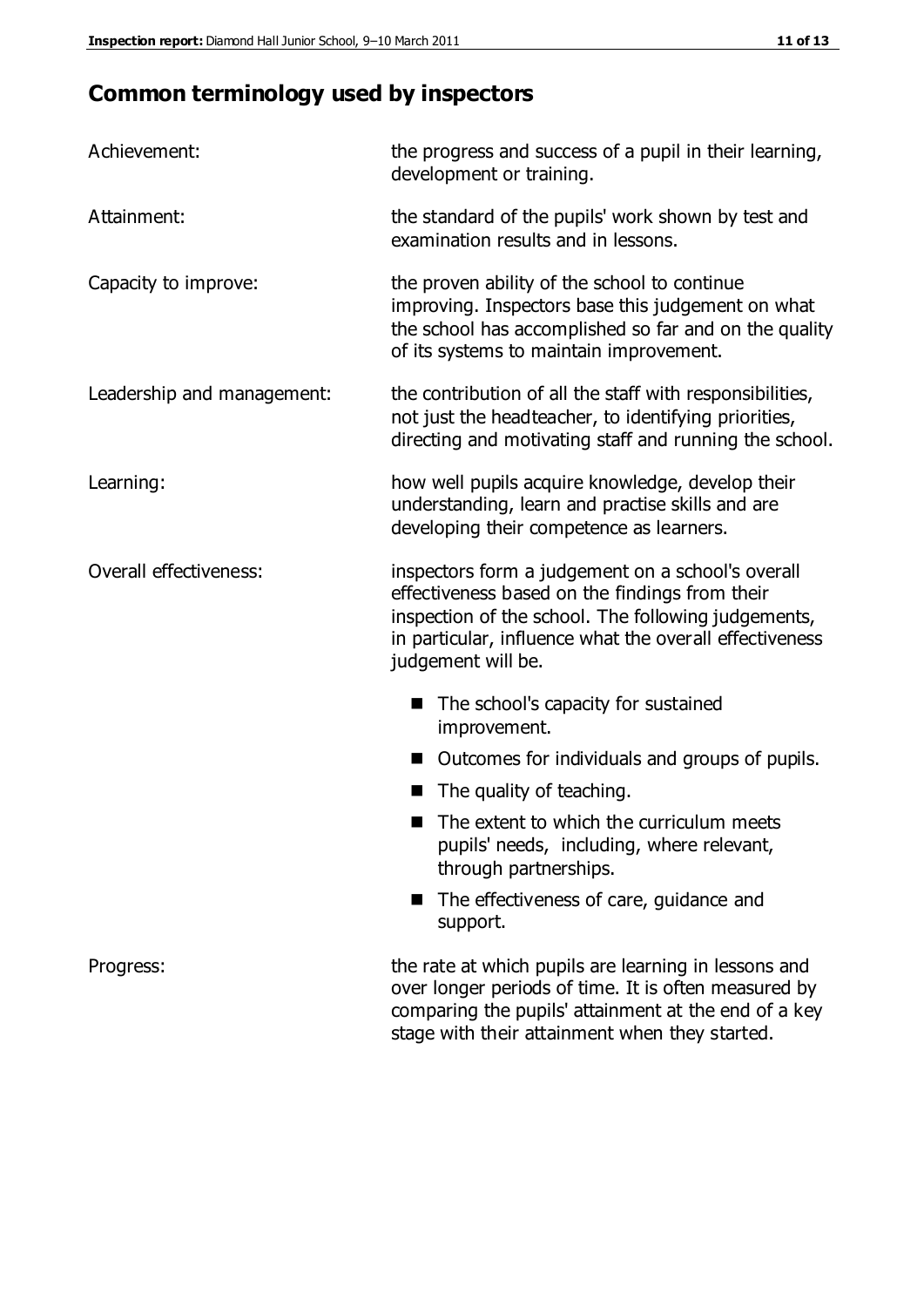## **This letter is provided for the school, parents and carers to share with their children. It describes Ofsted's main findings from the inspection of their school.**

11 March 2011

#### Dear Pupils

#### **Inspection of Diamond Hall Junior School, Sunderland, SR4 6JF**

Thank you very much for the welcome you gave to me and my colleagues when we came to inspect your school. A particular thank you goes to those of you who filled in the questionnaires or met with us to talk about your school. We would also like to thank those of you who were so keen to explain what you were doing when you were in class. We were impressed by your courtesy and we are pleased to know that you enjoy coming to school.

Your school is satisfactory. It has some parts which are good. Adults care well for you and your school ensures that you are safe, including you in producing Anti-Bullying documentation. Your attendance is improving and you enjoy the wide range of musical activities which your school provides. You enjoy the interesting activities which your teachers plan to help you with your learning.

We have asked your school to help you to improve your work by:

- **E** ensuring all staff use the information they have on how well you are doing to prepare activities which will help you to achieve even more, particularly in your mathematics and writing
- **If** improve some lessons so that you are taught well all the time and achieve the very best outcomes
- making sure that you know what to do to improve your work, because of the written guidance given in your books and verbal feedback in lessons
- helping you to work at a faster pace.

You can help by continuing to work as hard as you can and continuing to attend regularly. Thank you for helping with this inspection.

Yours sincerely

Irene Cochrane Lead inspector